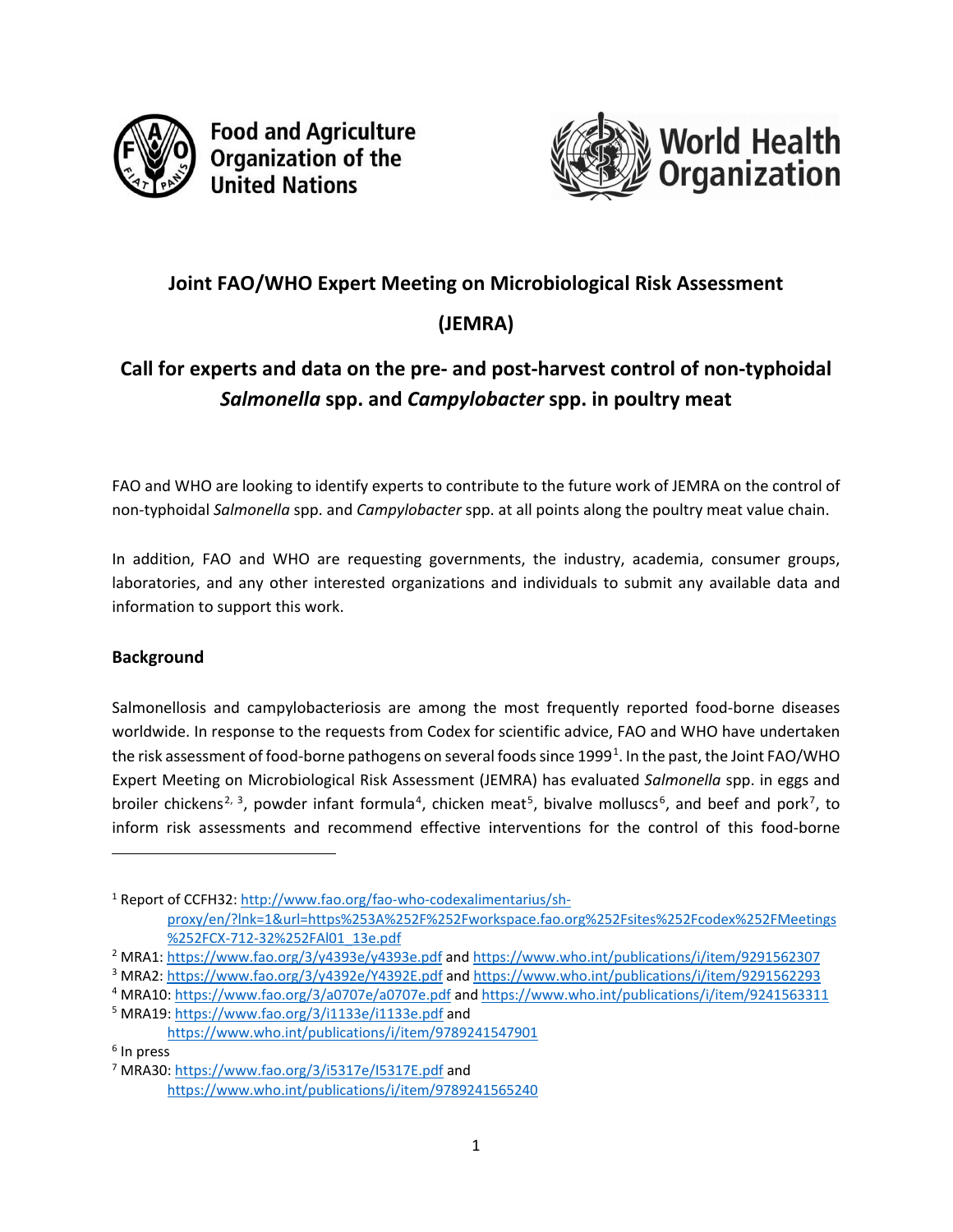pathogen. For *Campylobacter* spp., JEMRA has conducted risk assessments in broiler chickens<sup>[8](#page-1-0), [9](#page-1-1)</sup> and evaluated intervention measures being used in production of chicken meat<sup>5</sup>.

In its report on the global burden of food-borne disease, WHO estimated that in 2010 food-borne nontyphoidal *S. enterica* caused more than 78 million illnesses, 59 153 deaths, and nearly 4 068 000 Disability Adjusted Life Years (DALYs); food-borne *Campylobacter*spp. caused more than 95 million illnesses, 21 374 deaths, and nearly 2 142 000 DALYs<sup>[10](#page-1-2)</sup>. While numerous potential vehicles of transmission exist, commercial poultry meat has been identified as one of the most important food vehicles for non-typhoidal *Salmonella* spp. and *Campylobacter* spp.

At its 52<sup>nd</sup> session in 2022<sup>[11](#page-1-3)</sup>, Codex Committee on Food Hygiene (CCFH) requested JEMRA to collate the relevant scientific information on *Salmonella* and *Campylobacter* in chicken meat in preparation for a potential update of the existing Guidelines for the Control of *Campylobacter* and *Salmonella* in Chicken Meat (CXG 78-2011)<sup>[12](#page-1-4)</sup>.

To meet the request of the CCFH, FAO and WHO will convene expert meetings on the pre- and postharvest control of non-typhoidal *Salmonella* spp. and *Campylobacter* spp. in poultry meat. The goal of the meetings are to gather and evaluate recent data, evidence and scientific opinions on the topic.

#### **Scope and objectives of the meeting**

The purpose of the meetings are to collect, review and discuss relevant measures for controls of nontyphoidal *Salmonella* spp. and *Campylobacter* spp. from primary production to consumption of poultry meat.

The scope of the meetings shall include, but will not be limited to, aspects of primary production, processing, distribution, handling, preparation, retail and consumption of poultry meat. Emphasis will be placed on the identification and evaluation of solutions to reduce salmonellosis and/or campylobacteriosis associated with consumption of poultry meat, taking into consideration their effectiveness and practicalities.

<span id="page-1-0"></span> <sup>8</sup> MRA11[: https://www.fao.org/3/a1468e/a1468e.pdf](https://www.fao.org/3/a1468e/a1468e.pdf) and <https://www.who.int/publications/i/item/9789241547352>

<span id="page-1-1"></span><sup>9</sup> MRA12[: https://www.fao.org/3/a1469e/a1469e.pdf](https://www.fao.org/3/a1469e/a1469e.pdf) and <https://www.who.int/publications/i/item/9789241547369>

<span id="page-1-2"></span> $10$  Report on the global burden of foodborne disease: [https://apps.who.int/iris/bitstream/handle/10665/199350/9789241565165\\_eng.pdf?sequence=1](https://apps.who.int/iris/bitstream/handle/10665/199350/9789241565165_eng.pdf?sequence=1)

<span id="page-1-3"></span><sup>11</sup> Report of CCFH52: [https://www.fao.org/fao-who-codexalimentarius/sh](https://www.fao.org/fao-who-codexalimentarius/sh-proxy/en/?lnk=1&url=https%253A%252F%252Fworkspace.fao.org%252Fsites%252Fcodex%252FMeetings%252FCX-712-52%252FReport%252FREP22_FHe.pdf)[proxy/en/?lnk=1&url=https%253A%252F%252Fworkspace.fao.org%252Fsites%252Fcodex%252FMeetings](https://www.fao.org/fao-who-codexalimentarius/sh-proxy/en/?lnk=1&url=https%253A%252F%252Fworkspace.fao.org%252Fsites%252Fcodex%252FMeetings%252FCX-712-52%252FReport%252FREP22_FHe.pdf) [%252FCX-712-52%252FReport%252FREP22\\_FHe.pdf](https://www.fao.org/fao-who-codexalimentarius/sh-proxy/en/?lnk=1&url=https%253A%252F%252Fworkspace.fao.org%252Fsites%252Fcodex%252FMeetings%252FCX-712-52%252FReport%252FREP22_FHe.pdf)

<span id="page-1-4"></span><sup>12</sup> CXG 78: [https://www.fao.org/fao-who-codexalimentarius/sh](https://www.fao.org/fao-who-codexalimentarius/sh-proxy/de/?lnk=1&url=https%253A%252F%252Fworkspace.fao.org%252Fsites%252Fcodex%252FStandards%252FCXG%2B78-2011%252FCXG_078e.pdf)[proxy/de/?lnk=1&url=https%253A%252F%252Fworkspace.fao.org%252Fsites%252Fcodex%252FStandard](https://www.fao.org/fao-who-codexalimentarius/sh-proxy/de/?lnk=1&url=https%253A%252F%252Fworkspace.fao.org%252Fsites%252Fcodex%252FStandards%252FCXG%2B78-2011%252FCXG_078e.pdf) [s%252FCXG%2B78-2011%252FCXG\\_078e.pdf](https://www.fao.org/fao-who-codexalimentarius/sh-proxy/de/?lnk=1&url=https%253A%252F%252Fworkspace.fao.org%252Fsites%252Fcodex%252FStandards%252FCXG%2B78-2011%252FCXG_078e.pdf)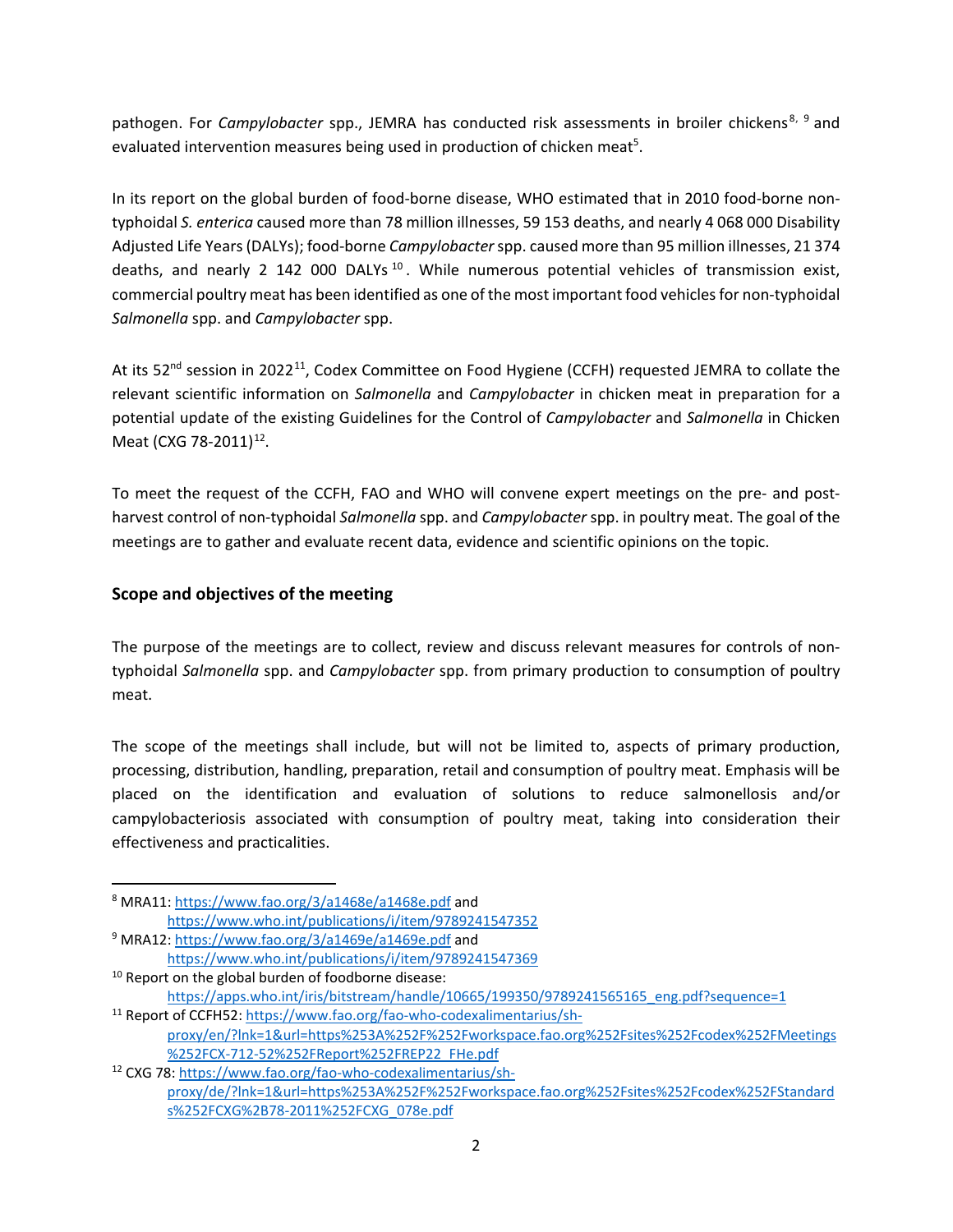The objectives of the meetings will include:

- To review publicly available literatures and guidelines from competent authorities and industry associations (e.g. compliance guidelines, code of practices, etc.) to assess the current state of the knowledge in controlling non-typhoidal *Salmonella* spp. and *Campylobacter* spp. in poultry meat.
- To review mitigation/intervention measures being used at different points along the food chain and assess their effectiveness at reducing non-typhoidal *Salmonella* spp. and *Campylobacter* spp. in poultry meat.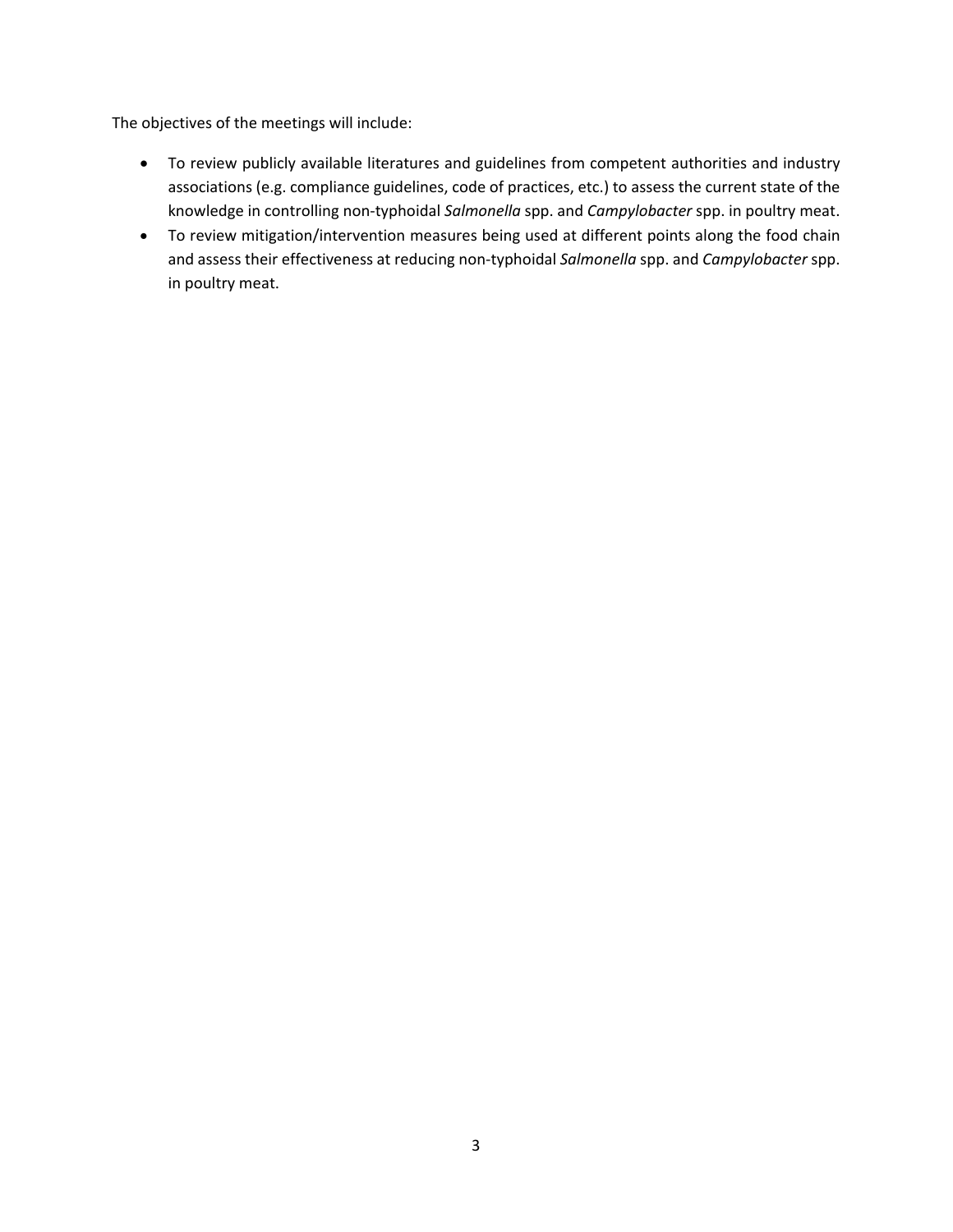### **Call for Experts**

FAO and WHO are looking to identify experts to participate in future work of FAO and WHO in assessing the pre- and post-harvest control of non-typhoidal *Salmonella* spp. and *Campylobacter* spp. in poultry meat. All applicants should meet the following general criteria:

- Advanced University/College degree in food science, veterinary medicine, microbiology, food technology, epidemiology, public health, or related fields;
- Experience in food safety/risk assessment related to microbiological hazards in foods;
- At least five years of experience in relevant fields;
- Scientific publications in peer-reviewed journals, in particular, relevant publications within the most recent 10 years;
- Good knowledge of the English language, both written and oral; and
- Evidence of leadership or invited participation in national or international scientific bodies, committees, and other expert advisory bodies pertinent to the scope of this work.

#### **Selection of experts**

Applicants' curricula vitaes (CV) will be reviewed based on the criteria listed above by a selection panel consisting of three or more individuals appointed by FAO or WHO. In selecting experts, FAO and WHO will consider, in addition to scientific and technical excellence, diversity and complementarities of scientific backgrounds, and representation from geographic regions, including low- and middle-income countries, as well as gender. A small number of accomplished individuals will be notified and invited to participate in the expert meetings on the pre- and post-harvest control of non-typhoidal *Salmonella* spp. and *Campylobacter* spp. in poultry meat and may be added to the JEMRA roster of experts that is valid for future work until 31 December 2022. Selected experts may be required to assist in the preparation of background papers and report drafts (in English). Selection to participate in one of the meetings does not constitute an invitation to participate in all the meetings in this series. Unsuccessful candidates are not routinely notified.

#### **Appointment of experts**

Selected experts will be invited to contribute to the meetings only in their individual scientific capacity. An expert will not represent the government of the country of which he or she is a citizen, or the institution with which he or she is associated. The experts designated will not receive any remuneration, however, where a physical expert meeting is held, travel costs and a subsistence allowance will be the exclusive responsibility of FAO and WHO.

#### **Applications**

Interested applicants should submit their CV. The CV should include a description of education, relevant work experience, evidence of national or international expertise on the topic, including a list of peerreviewed publications relevant to the factors indicated above (please do not include reprints in your submission unless specifically requested at a later date). Applicants must have a good working knowledge of English as correspondence and meetings will be in English only.

Before participating in any related activity, all the selected experts will be required to declare any potential interests associated with the topic of the meeting. Experts will be asked to indicate, in writing, all interests (financial and intellectual) on their part or that of their spouse that may affect, or be perceived to affect, their scientific independence as experts, including one or more of the following conditions: employment (past or present) by any commercial enterprise or private or civil sector association; receipt of research or other study grants from such enterprises or associations; shareholdings in commercial enterprises active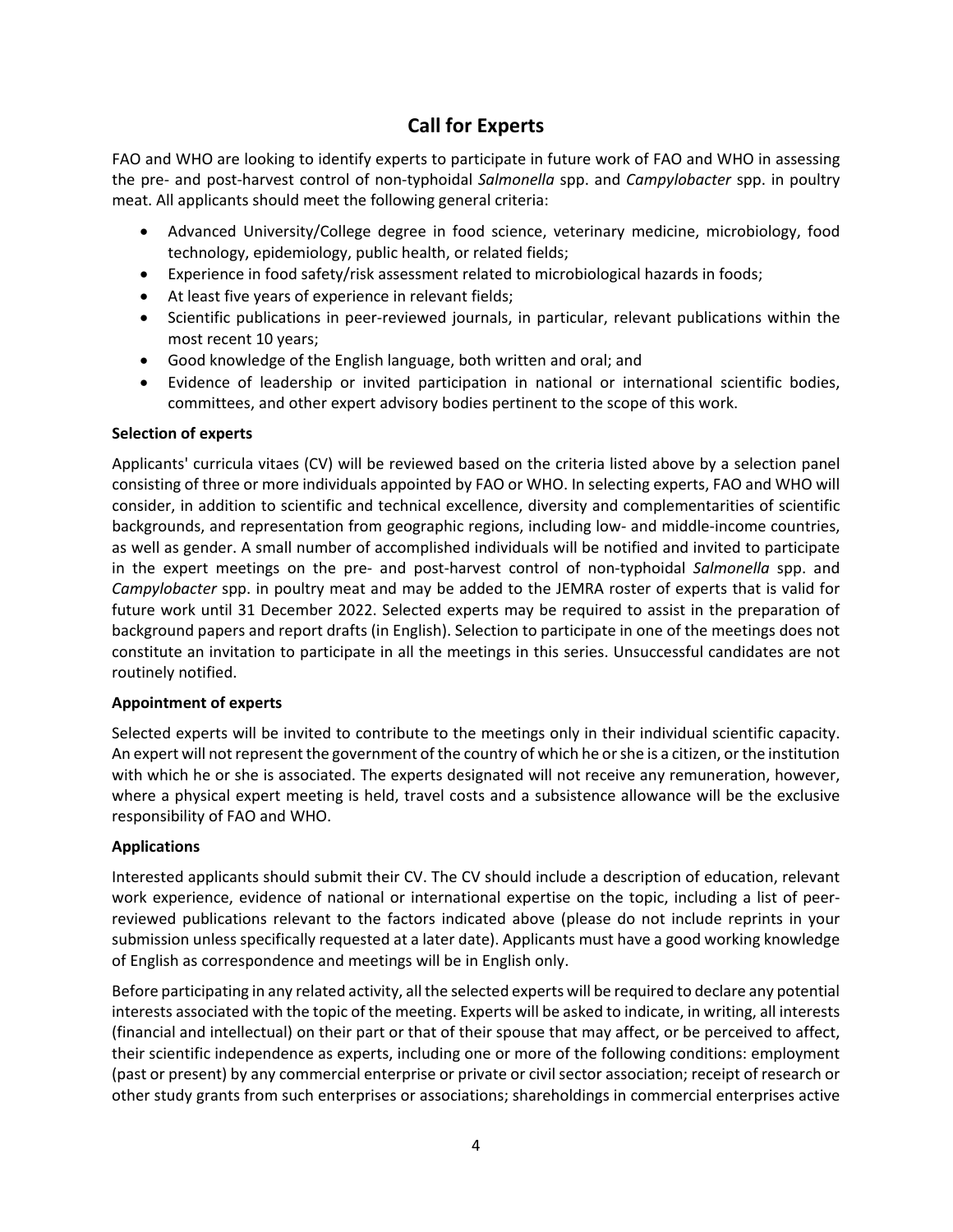in fields related to food safety. Identification of an interest does not necessarily indicate a conflict nor automatically exclude an individual from participation. For example, as an expert, it is expected that many, if not all, will be employed in some capacity related to the subject matter. These declarations must be completed and evaluated before a formal invitation will be issued. Declaration documents will be retained by the Joint Secretariat and a summary of declarations will be included in the report of the work. In addition, a confidentiality undertaking must also be completed prior to appointment to ensure proper handling of dossiers and proprietary information.

#### **Deadline**

Please submit nominations and CVs at your earliest convenience. Selection of participants will begin on **1 June 2022** and continue until suitable candidates are identified.

#### *Submissions in response to the call for experts should be sent to:*

#### **Kang Zhou**

Food Systems and Food Safety Division Food and Agriculture Organization of the United **Nations** Viale delle Terme di Caracalla 00153 Rome, Italy Telephone: + 39 06 570 50319 Email: [jemra@fao.org](mailto:jemra@fao.org)

#### **Haruka Igarashi**

Department of Nutrition and Food Safety World Health Organization 20, avenue Appia 1211 Geneva 27 Switzerland Telephone: +41 79 367 62 03 Email[: jemra@who.int](mailto:jemra@who.int)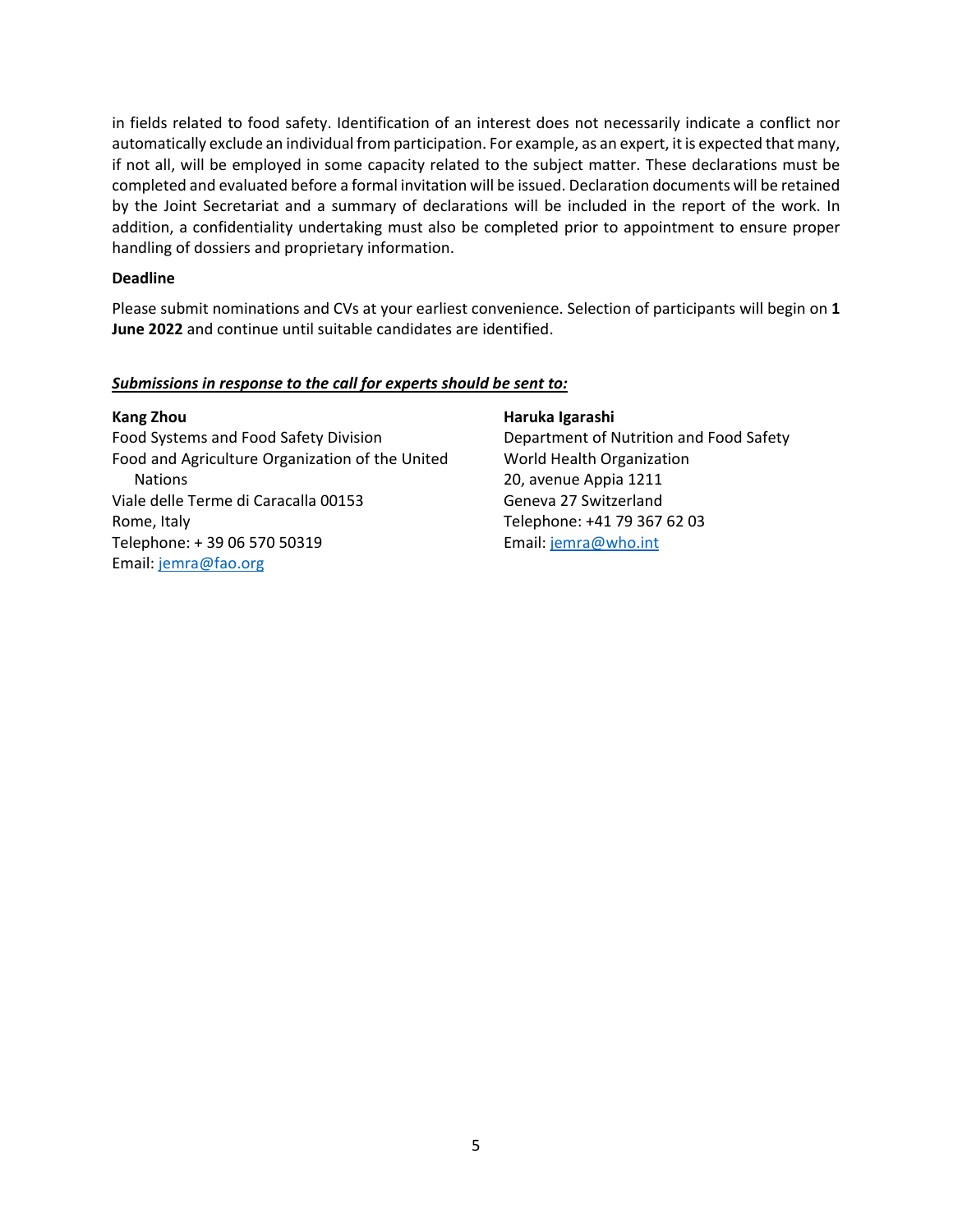## **Call for Data**

FAO and WHO desire that all relevant information and data on the pre- and post-harvest control of nontyphoidal *Salmonella* spp. and *Campylobacter* spp. in poultry meat are considered in their assessment and are thus issuing this international call to raise awareness about data needs and invite all interested parties to provide any relevant information/data, particularly data that may not be readily available in the public domain.

#### **Objectives**

This call is aimed to obtain more globally-representative data and information on pre- and post-harvest control of non-typhoidal *Salmonella* spp. in poultry meat.

The purpose of the meeting is to review and discuss the relevant measures for pre- and post-harvest control of non-typhoidal *Salmonella* spp. and *Campylobacter* spp. in poultry meat. The data will serve as inputs to the development of scientific advice on this topic.

#### **Request for relevant information**

FAO and WHO want to ensure that all available and relevant information/data are collected, and are requesting governments, the food industry, academia, consumer groups, laboratories, health care providers and any other interested organizations and individuals to submit any available data on the specific areas indicated above. These data may be published or unpublished. Reference should be made to related published studies, where applicable. Data should be submitted as soon as possible to allow adequate time for expert review prior to the meeting.

FAO and WHO also recognize that countries may be in the development of intervention and control measurement for non-typhoidal *Salmonella* spp. and/or *Campylobacter* spp. in poultry meat and welcome information on the status including challenges encountered.

#### **List of data and information requirements**

Data and information on the following aspects are requested:

**A. Information on the prevention and control of non-typhoidal** *Salmonella* **spp. and/or** 

*Campylobacter* **spp. contamination in poultry meat** from primary production, processing,

packing, storage and retail to consumption:

- The prevention and control measures from the primary production stage to consumption i.e. literatures, guidelines from competent authorities (e.g. compliance guidelines, sanitary dressing procedures) and/or publicly-available industry practices.
- The efficacy and effectiveness of any generic control measures (e.g. GAP, GMP/GHP, HACCP etc.) including operational monitoring programme (sampling point/testing plan/step in the food chain).
- Verification and validation (e.g. control points that might be relevant) and corrective actions (e.g. post-application treatments to mitigate the risk if commodities exceed control points).
- The efficacy and effectiveness of specific interventions such as:
	- o Primary production control strategies: poultry demographics (age, sex, density); wildlife and other species exposure; climate and geographical features; heat/cold stress; sanitation of housing; handling of poultry; facilities; water and feed management; vaccination of poultry; use of clinical antimicrobials; duration of transportation, etc.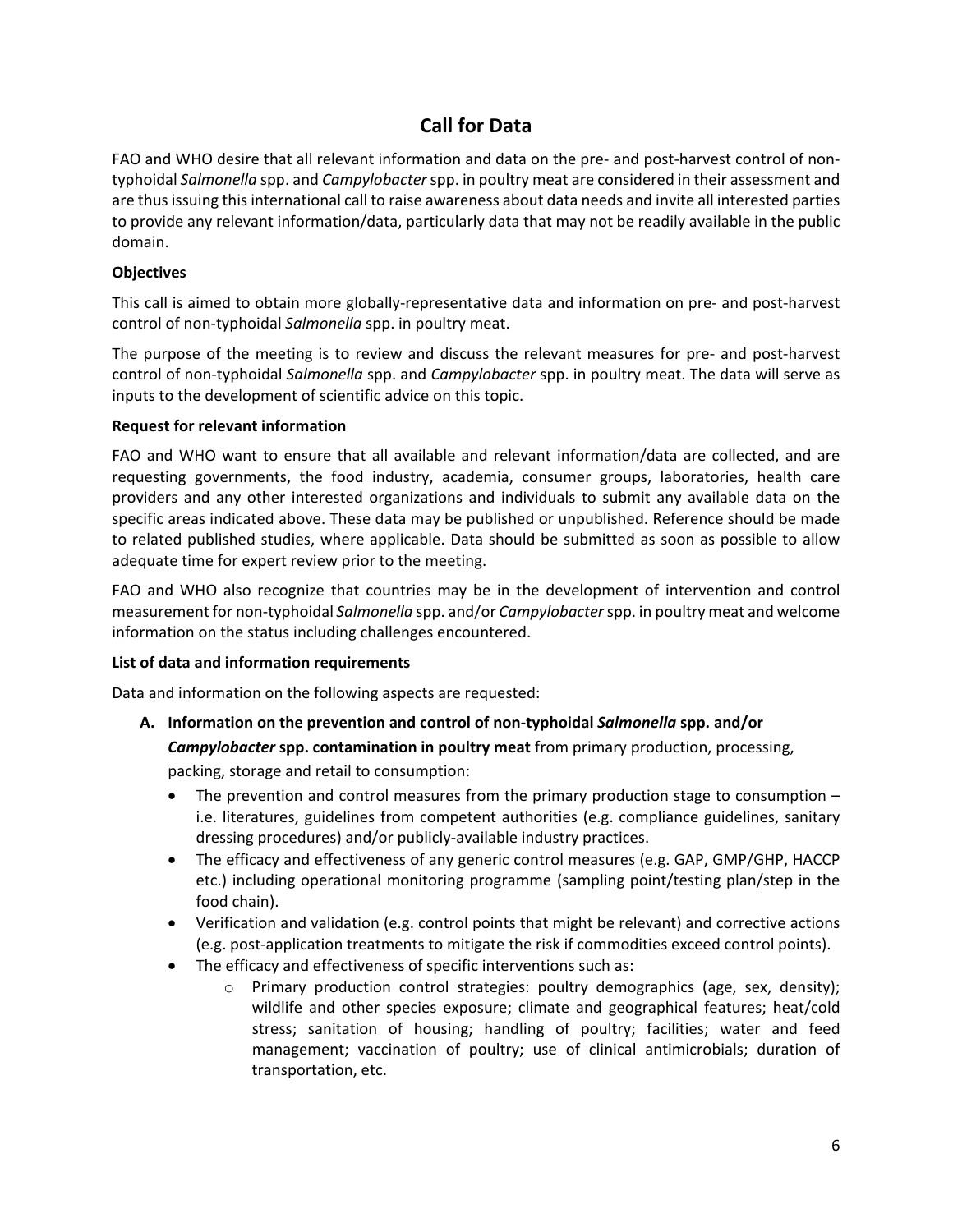- o Processing control strategies: logistic scheduling for slaughter; holding poultry in cages or containers; separation in space or time; design of slaughter lines; chilling process (immersion etc.); temperature control etc.
- Potential for amplification of non-typhoidal *Salmonella* spp. and/or *Campylobacter* spp. through the food chain.
- **B. Surveillance data and/or food-borne outbreak possibly related to non-typhoidal Salmonella spp. and/or Campylobacter spp. contamination in poultry meat.** 
	- Surveillance data
		- $\circ$  sample (poultry, environment, meat, processed meat etc.) and sampling area (farm, slaughterhouse, cutting plant, supermarket etc.);
		- o presence or counts of non-typhoidal *Salmonella* spp. and/or *Campylobacter* spp.;
		- o possible origin of contamination; and
		- o other information and relevant links (articles, reports, websites, etc.).
	- Food-borne outbreak
		- o year and month in which the outbreak occurred;
		- $\circ$  whether the outbreak/cases were confirmed or suspected regarding the link between the food vehicle and the outbreak of human cases and how this was determined (e.g. laboratory confirmation, epidemiological investigation, etc.);
		- o number of cases, hospitalizations, and deaths associated with the outbreaks;
		- o age and sex distribution of cases (e.g. range and median);
		- o possible origin of contamination;
		- o cause of the outbreak (insufficient heating, cross-contamination, lack of labeling, etc.)
		- o corrective actions; and
		- o other information and relevant links (articles, reports, websites, etc.).
- **C. Other information**
	- Genomic linkages that provide targets for intervention strategies.
- **D. Data provider**: Please provide name, title and full contact details of the contact person for potential follow-up and further details, if needed.

#### **Confidential and/or unpublished data**

FAO and WHO recognize that some of the information and relevant data which are now required may be unpublished or of a confidential nature. With regard to unpublished information and data, this remains the property of the author for subsequent publication by the owner as original material. Unpublished confidential studies that are submitted will be safeguarded in so far as it is possible to do so without compromising the work of FAO and WHO. Specific issues relating to confidentiality should be discussed directly between the information and data owners and FAO/WHO. For these and other issues please contact FAO and WHO at the contacts provided.

#### **Deadline**

Please submit any relevant information electronically either via e-mail (if not too large) or on a USB stick, in any official United Nations language (English, French, Spanish, Arabic, Chinese, Russian), and with title and short description of the content in English, to the addresses below at your earliest convenience, but no later than **1 September 2022**.